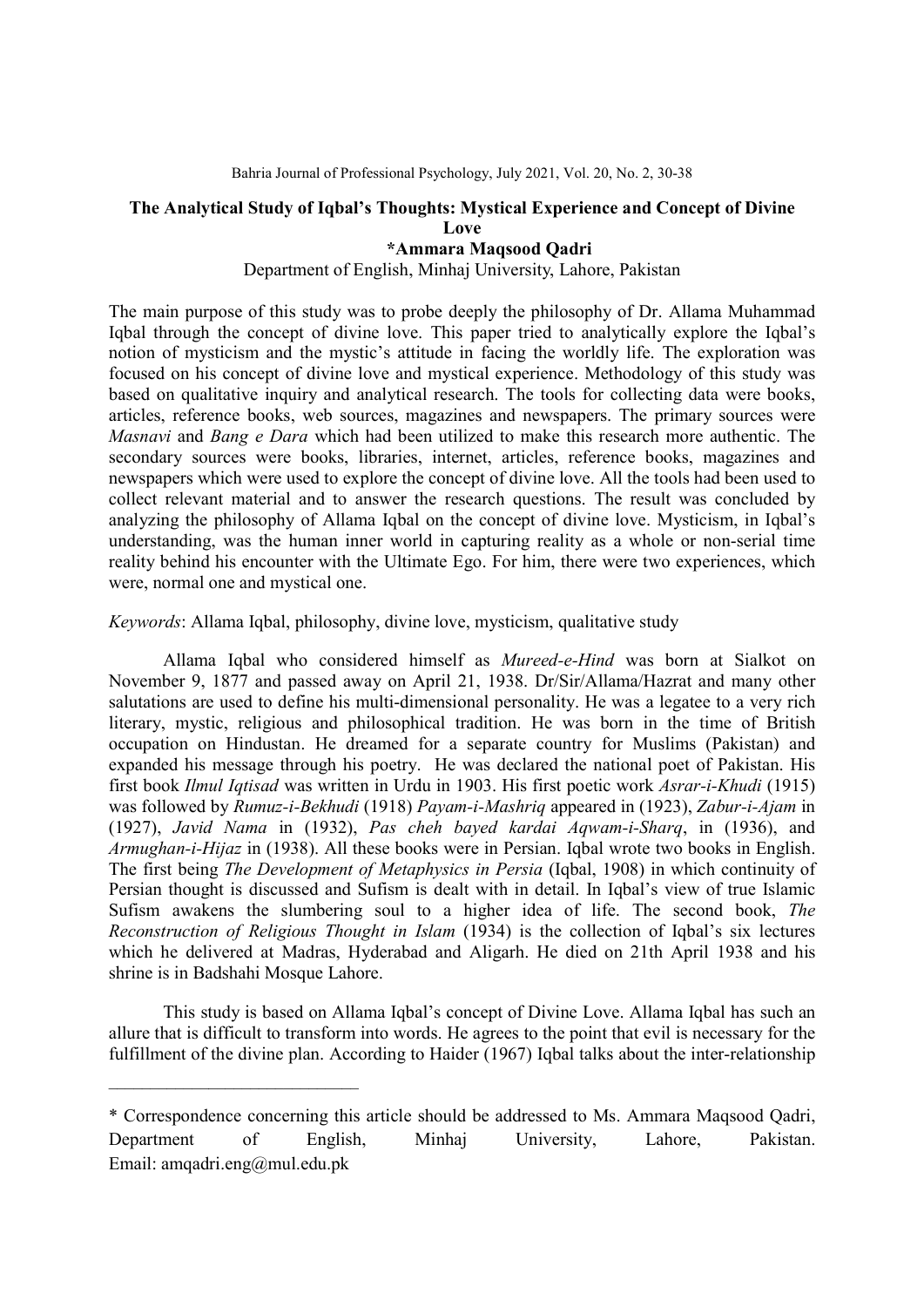#### QADRI

between God and man in his poetry and he shares points on it through different dimensions. Dr. Allama Muhammad Iqbal has heavenly nature because he is a spiritualist philosopher and thinker. He is known as a modern Rumi. Arberry (2001) described that Once Mawlânâ Rumi said that he would write another Masnavi after his death. People asked, how could you do that? Then he explained that another poet would come and write. So Rumi had himself predicted about his disciple Iqbal. According to Ali (2006) Iqbal's poetry reflects great influence of the Quran. He is also much influenced by Masnavi by Mawlânâ Rumi. That is why his poetry is the reflection of Rumi's philosophy. He believes that a man can have a close relationship with God through perfection, the perfection of soul which can be acquired through mysticism.

A Sufi's (Mystic) heart is filled with love, it should be free of desires, sufferings are the antidote for love, and evil also has an important role in building the character of a perfect man (Helminski, 2000). According to Azad (2014) Iqbal believes that a Sufi is a true servant of God. Self is the most important factor for the mysticism. The main thing is the understanding of the union with God. Allama Iqbal is called a man of faith and knowledge, a man of intellect and emotions who believes in *Ishq* or spiritual awareness of love. This research explores that the spiritual journey of Mawlânâ Rumi towards mysticism is the guideline for Allama Muhammad Iqbal. As Hassan (1972) stated that Iqbal's concept of Mard-e- Momin is the reflection of Rumi's perfect man Mard-e- Haq.

Allama Iqbal was deeply immersed in religion so he studied Islam, Islamic civilization, the mystical side of Islam and took Mawlânâ Jalal-ul-din Rumi as his mentor. He pays accolade to Mawlânâ Jalal-ul-din Rumi in almost all of his books and concedes him as his spiritual guide.

 Iqbal (1932/2001) reports in Javed Nama how Rumi's soul appeared to guide him: And like the sun was his clear countenance And age in him, scintillate the youth His figure gleamed with godly light that lent Him bliss and grace, the secrets of his life Hung on his lips and burst the bound of word And sound, the words he spoke were crystal clear With learning full and inward light Again, Iqbal calls him! (p. 167)

As Hassan (1972) explained that Allama Iqbal believed in Tasawwuf and was himself the follower of Qadri Silsila. He says that Real Tasawwuf is Islamic Tasawwuf (Irani tasawwuf, Hindi tasawwuf, etc., it varies from culture to culture) He doesn't believe in Rahbaniyat (Monasticism) as Holy Prophet (S.A.W.W) forbids it and says:

لاَ رَ هْبَانِيَّةَ فِي الإِسْلاَمِ

There is no (room for) monasticism in Islam (Hussaini & Mahdavi, 2014).

Hassan (1972) stated that Allama Iqbal likes the activated spiritual Islamic concept of Tasawwuf. It is like that you should live in this world but don't let this world live in your heart.

This study is based on Allama Iqbal's concept of Divine Love which is derived from Rumi's idea of mysticism. The literature reviewed for the current study is based on the research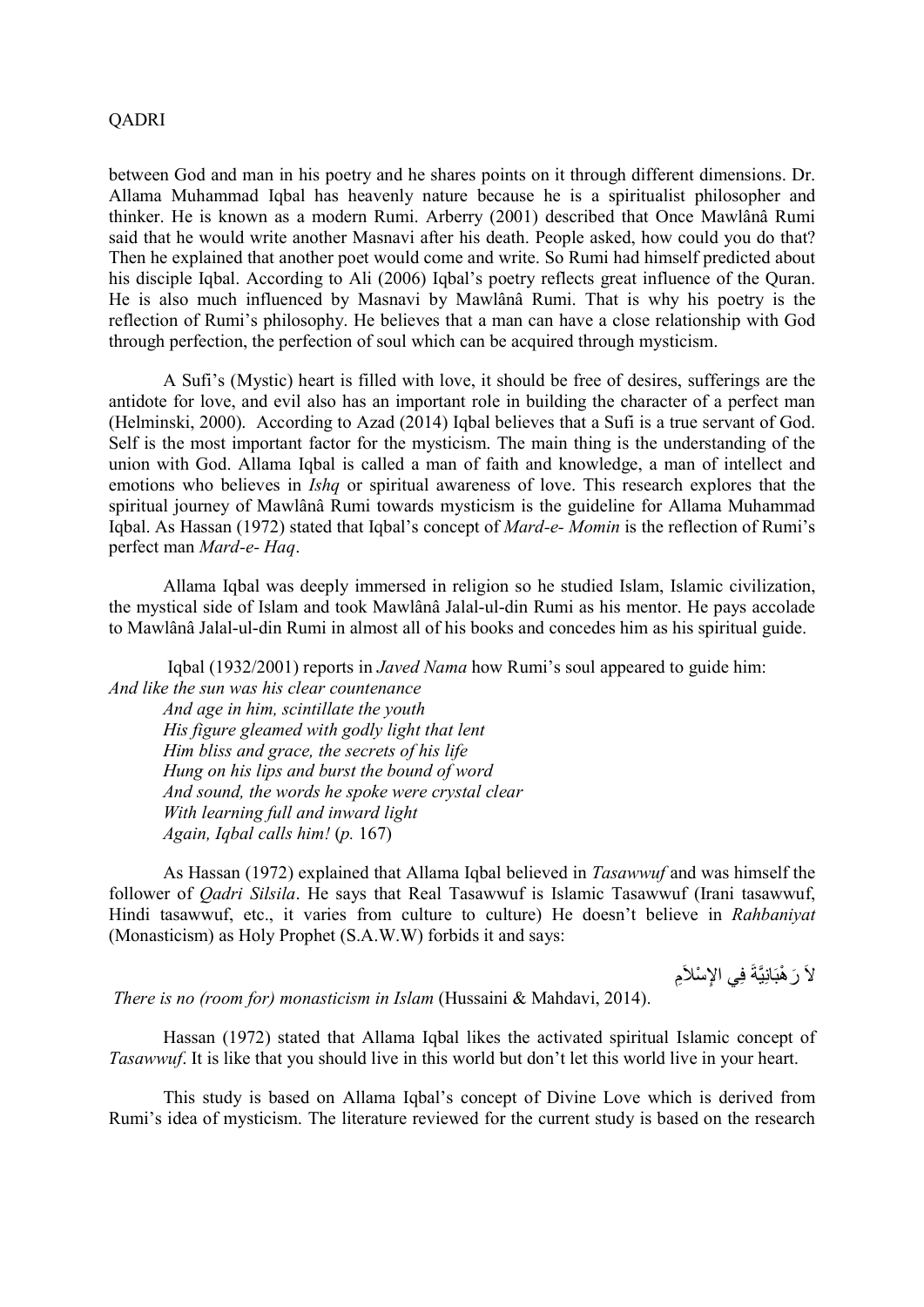questions that this study seeks to answer. Therefore, only those researches have been reviewed which are relevant and deal with the questions similar to those of this study. There are lots of studies carried out on this topic. Here some of them are reviewed.

Dr. Tahir-ul-Qadri (2011) is a well-known Islamic scholar who has written a lot of books on mysticism and concept of a perfect man. He says that Allama Muhammad Iqbal declared that the love of Prophet Muhammad (P.B.U.H) is necessary for attaining the level of a perfect man as Mard-e-Momin. The only way which leads to Allah is the way of Sufis; all other ways are nothing but to lead the people astray. Allama Iqbal himself was the follower of Sufis (*Qadria*) Silsila) and influenced by the poetry of Mawlânâ Jalal-ul-din Muhammad Rumi.

Shareef ul Mujahid is a famous Urdu writer. He was the writer of the book Allama Iqbal, in his book he says that during 1899 to 1905, Iqbal was much impressed by three trends i.e. Mysticism, Romanticism and Patriotism. In mysticism Allama Iqbal was impressed by Mawlânâ Jalal-ul-din Muhammad Rumi and as per Arberry (2001) Rumi is the greatest poet of imagination and thinking, a very successful writer of mysticism. According to him, in Rumi we encounter one of the world's greatest poets. In profundity of thought, inventiveness of images, and triumphant mastery of languages, Rumi stands out as the supreme genius of Islamic Mysticism. In this regard Forunzanfar (2001) commented on Rumi's Masnavi that it is a mastery which is not easily understood. He said, "There are still many things in ethics and philosophy in the Masnavi that mankind hasn't yet understood... Rumi's poems are the continuation of the heavenly books and divine truths." (p.163). In short it can be concluded that Rumi stands out for his Mysticism, and Iqbal's concept of divine love has been inspired and derived from his beliefs and concepts.

In the light of the current literature based on the Iqbal's ideologies the current study aims to explore the philosophy of Dr. Allama Muhammad Iqbal through the concept of divine love and mystical experience and to analytically describe the Iqbal's notion of mysticism and the mystic's attitude in facing the worldly life.

#### Method

The research has been contemplated by those features which explored the concept of Divine Love in the poetry of Dr. Allama Iqbal. The research was argumentative, explorative and systematic in approach for the new and gainful facts on an appropriate topic.

Methodology of this research was based on qualitative inquiry and content analysis was used to meet the both objectives because the goal of this research was to probe deeply the philosophy of Dr. Allama Muhammad Iqbal through the concept of divine love. The tools of research were books, articles, reference books, web sources, magazines and newspapers. The primary sources were the poems of Iqbal which had been utilized to make this research more authentic. The secondary sources were e-books, library, internet, articles, reference books, magazines and newspapers. All the tools were used to collect relevant material and the attempt was made to answer the research questions. The following table describes the resources that have utilized to attain the above mentioned objectives.

## Table 1

List of Resources & Respective Details being utilized in the Current Study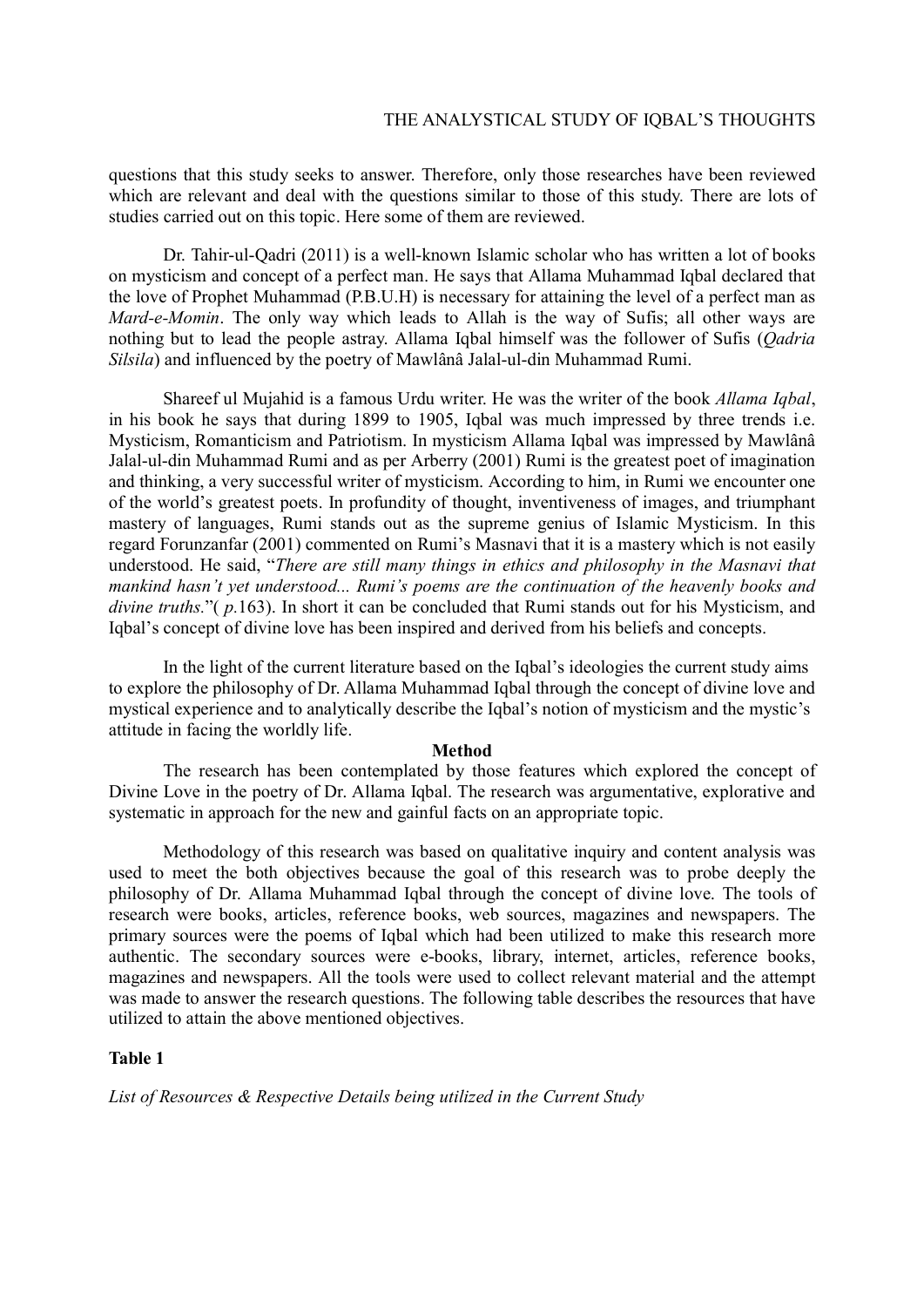| ۰. |
|----|
|----|

| Objectives                                           | Sources                                                                                                                                                                                                                                                                                                                                                                                                    |
|------------------------------------------------------|------------------------------------------------------------------------------------------------------------------------------------------------------------------------------------------------------------------------------------------------------------------------------------------------------------------------------------------------------------------------------------------------------------|
| 1) To explore the philosophy                         | a) Aman (2017) in his article <i>Iqbal's Concept of Man</i> , described                                                                                                                                                                                                                                                                                                                                    |
| of Iqbal on the concept of                           | the key elements of divine love. The purpose of this article is to                                                                                                                                                                                                                                                                                                                                         |
| divine love                                          | highlight the relationship between human and God with the<br>context of Iqbal's Poetry.                                                                                                                                                                                                                                                                                                                    |
|                                                      | b) Arberry (2001) gave the concept of divine love to the modern<br>generation in his article Secret and Mysteries. The main purpose<br>of this article to illustrate the concept of mysticism in Islam.<br>c) Barkes & Moyne (1997) explored the divine love through the<br>concept of Rumi.                                                                                                               |
| 2) To analytically describe<br>the Iqbal's notion of | d) Hassan (1976) wrote an article <i>Iqbal's Khudi</i> that highlighted<br>the concept of Khudi in Allama Iqbal's poetry. The purpose of<br>this article is to give a platform to common human beings so<br>that they can recognize themselves and develop a bond with<br>God.<br>a) Ali (2006) gave his opinion on Iqbal's notion of mysticism in<br>his article Completation of your Love what I desire. |
| mysticism                                            | b) Iqbal (1934) highlighted the analytical ideas of mysticism<br>and its impact on human life in his article titled as The<br>Reconstruction of Religious Thoughts in Islam.<br>c) Qaisra (1999) illustrated the mysticism with the reference<br>books of Allama Iqbal and Khwaja Ghlum Freed.                                                                                                             |

The above mentioned table describes the details of all the resources that has been utilized to attain the above mentioned research objective. The resources are disused with their respective authors, titles and its aims.

## Results and Discussion

The research has been contemplated by those features (mentioned in Table 1) which explored the concept of Mysticism in the poetry of Dr. Allama Iqbal through the concept of Divine love. The research was analytically discussed the Iqbal's notion of mysticism and the mystic's attitude in facing the worldly life.

### Allama Iqbal's Concept of Divine Love

According to Afzal, (1991) Allama Iqbal being a great adherent of Mawlânâ Jalal-ul-din Muhammad Rumi, set out the concept of ideal man of Rumi by declaring that man is created by clay which is impure element. The sword of altruism purifies the clay by cleansing the soul as bricks are baked in order to give them new life. Likewise, the death to this world grants us immortal life. Allama Iqbal says that the place of an ideal man is difficult to perceive for a common man. He detached the mask by telling that to subsidiary the self of desire in a way that it has been separated from our body.

As long as you are raw you are only the heap of clay When you are baked you become an un-rusted sword For a lower man the stage of a perfect man is too high So cut a long story short and say to him Goodbye (Iqbal, 1912, p.69)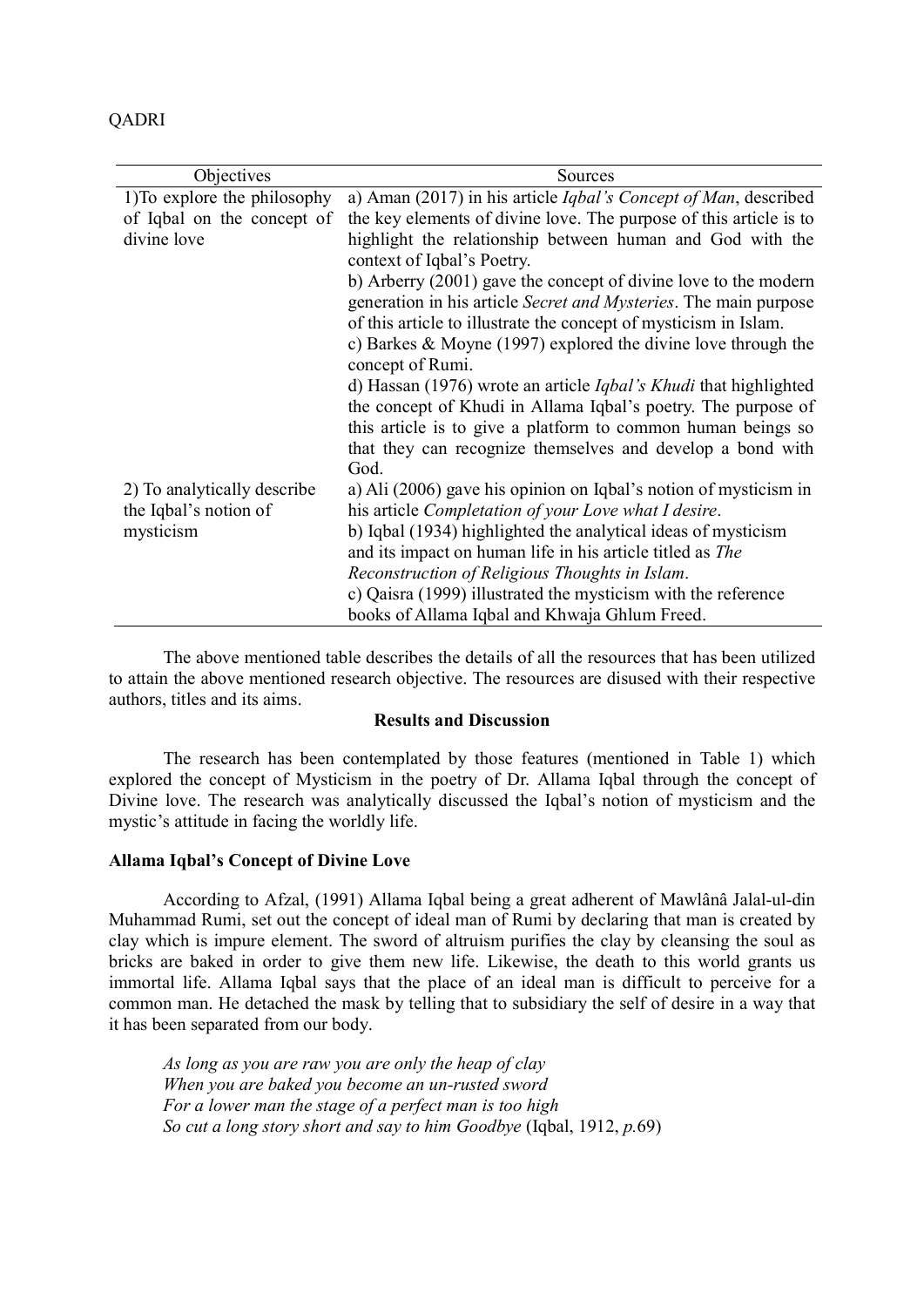The concept of mystical experience and concept of Divine love has been explained in the realms of crux of light, perfect man, strength of self, adversity and levels of self that are deference, self-restraint and vicar to God.

#### Divine Love -The Crux of Light

In Surat Alhzab (33:46) Allah (S.W.T) says that Holy Prophet (S.A.W) is the origin of Divine light for the Saints just as the sun gives light to the moon. Under the supervision of Holy Prophet (S.A.W)'s teaching, Sufis get closer to God. Sufis are the doorway to the confidential chamber of Mysticism as they are closer to the origin of the sacred light that is Holy Prophet (S.A.W). Sufis get light from the Holy Prophet (S.A.W) because He (S.A.W) has a direct contact with the light of God. The magnificence of Holy Prophet (S.A.W) is ultimate resource for connection and guidance for Sufis as they are wholehearted to the Holy Prophet (S.A.W).

Mawlânâ Jalal-ul-din Rumi states, "The Sufi is hanging on to Muhammad (S.A.W), like Abu Bakr (Razi Allah tala anhu)" (Iqbal, 1912, p.84). . Hazrat Abu Bakr (Razi Allah tala anhu) is the true comrade because he sacrifices his everything for the indemnity of the people.

The research highlighted that spiritual journey of Mawlânâ Rumi set an example for Iqbal to follow. Ali (2006) stated that in Iqbal's poetry the concept of Mard-e- Momin is actually the same as Mard-e-Haq in Rumi's poetry. If we look at the time frame in which Iqbal has created his poetry is totally different than that of Rumi. He further stated that the concept of perfect man and identity can be found in Iqbal's poetry. Iqbal himself was very much inspired by doctrine theory of evolution. Allama Iqbal was a great philosopher, revolutionist and spiritualist of his time. As Iqbal followed the path set by Rumi, so he showed his connection with him by saying him Peer-i-Rumi and himself Moored-i-Hindi. Iqbal pays tribute to Rumi as, "The saint Rumi has changed my earth into an elixir and out of my dust has produced many splendors." (Iqbal, 1912, p.55)

Two biggest sources of influence for Iqbal's poetry are Quran and Masnavi. He used many Quranic verses and concepts of Masnavi in his poetry. Iqbal has no other friend than his master who can console him during sad times.

## Perfect Man

The concept of perfect man is one of the themes of Iqbal's poetry. According to Iqbal, (1912) A perfect man has qualities like love, free of desire and true lover of God. For a Sufi, self is very much important. He has to ignore all fleshy desires and must be loyal to Allah. Iqbal (1912) tells us various stages of Sufi in his book Asrar-o-Ramooz. First one is to sort out the right track of journey and that is only possible by interacting with other saints. This method is very similar to that of a hunter who chases deer first by his foot prints and then by the sweet smell of musk. In the same way for a Sufi, first step is to reach a saint and next is to follow the commands of Almighty Allah. As Iqbal explains Rumi in his book, "The Sufi's book is not composed of ink and letters: it is not but a heart white as snow. The scholar's possession is pen marks. What is Sufi's possession? - Foot marks. The Sufi stalks the game like hunter; he sees the musk deer's track and follows the foot print." (Iqbal, 1934, p.72) Iqbal further explains, "For some while the track of deer is the proper clue for him, but afterward it is the musk gland of the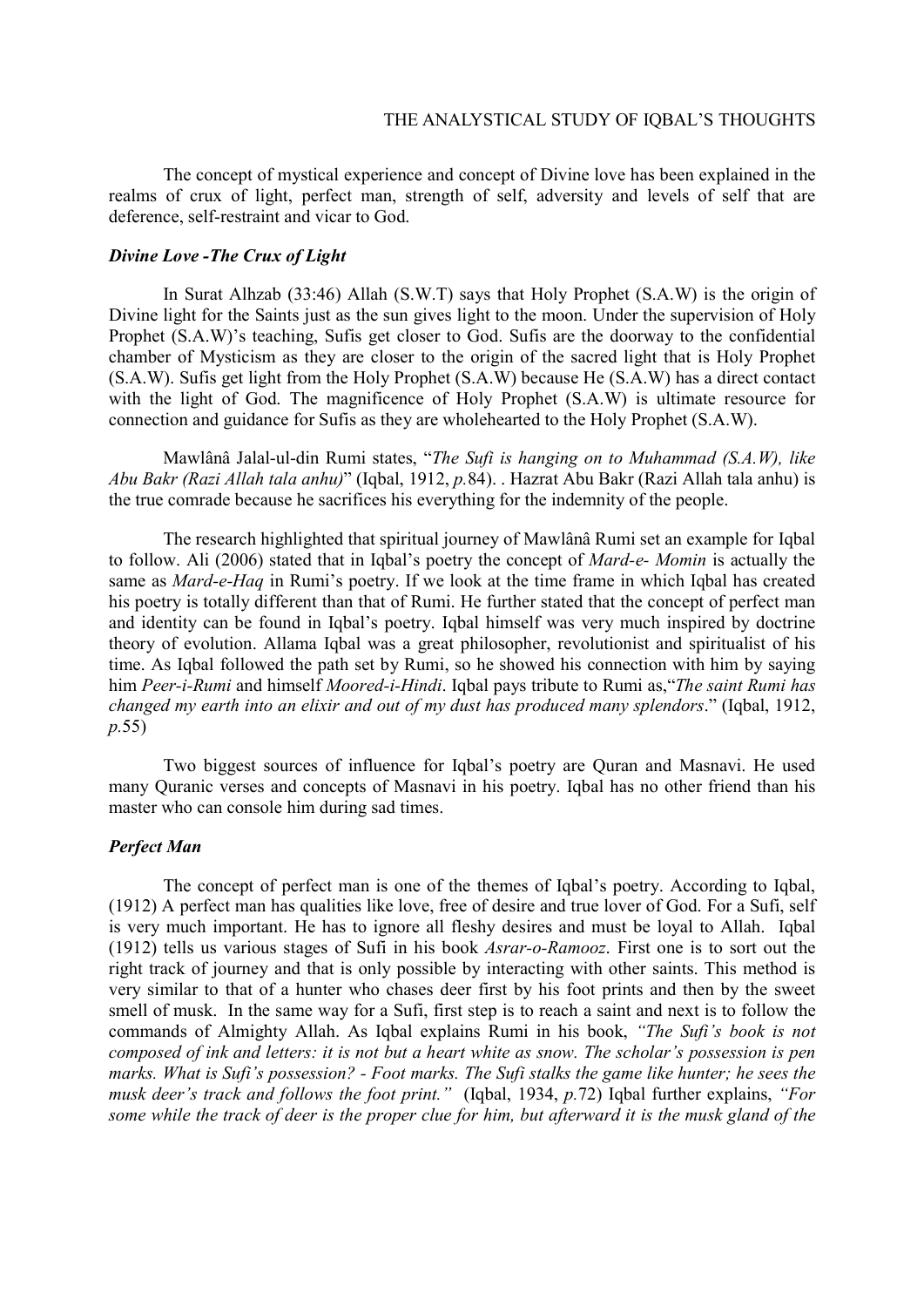## QADRI

deer that is his guide. To go one stage guided by the scent of the musk-gland is better than hundred stages of following the track and roaming about." (Iqbal, 1934, p.72).

## Love Strengthens the Self

Iqbal gave great importance to love. According to him love is the source by which one can have a complete control on one's self. One who doesn't believe in love is actually an agnostic.

I have never discovered well Law's ways, and wont thereof, But know him an infidel whodenieth the power of love (Iqbal,  $1912$ ,  $p.103$ ).

#### **Adversity**

Iqbal is of the view that hardships are gifts from God. They purify soul and detach all sorts of evils from it like greed, impatience and many others, he says, "Suffering is the gift from the God in order to make man see whole of life." (Iqbal,  $1987, p.142$ ) Iqbal also advised to have patience during sufferings because it strengthens the bond with God.

Tongue-tied thou art in pain: Cast thyself upon fir, like rue! Like the bell, break silence at last, and from every limb, Utter forth a lamentation! Thou art fire, fill the world with thy glow! Make others burn with thy burning (Arberry, 2001,  $p.11$ )

# Three Levels of Self

Iqbal define the self in three levels Deference, Self-Restraint and Vicar of God.

Deference It is the most vital one because by sticking to it a human becomes as obedient as a prisoner. Following this obedience law makes a human worthy who never ever dares to go against the will of God.

Endeavour to obey o headless one! Liberty is the fruit of compulsion. By obedience the man of no worth is made worthy; By disobedience his fire is turned to ashes. Whose would master the sun and stars? Let him make himself prisoner of Law (Iqbal, 1915, p.75)

Self-Restraint Second important level of self is self-restraint. Human desires are countless but this self-restraint puts limit on human desires. It educates self and tells difference between good and bad. By this one achieves contentment, satisfaction and all that which one desires.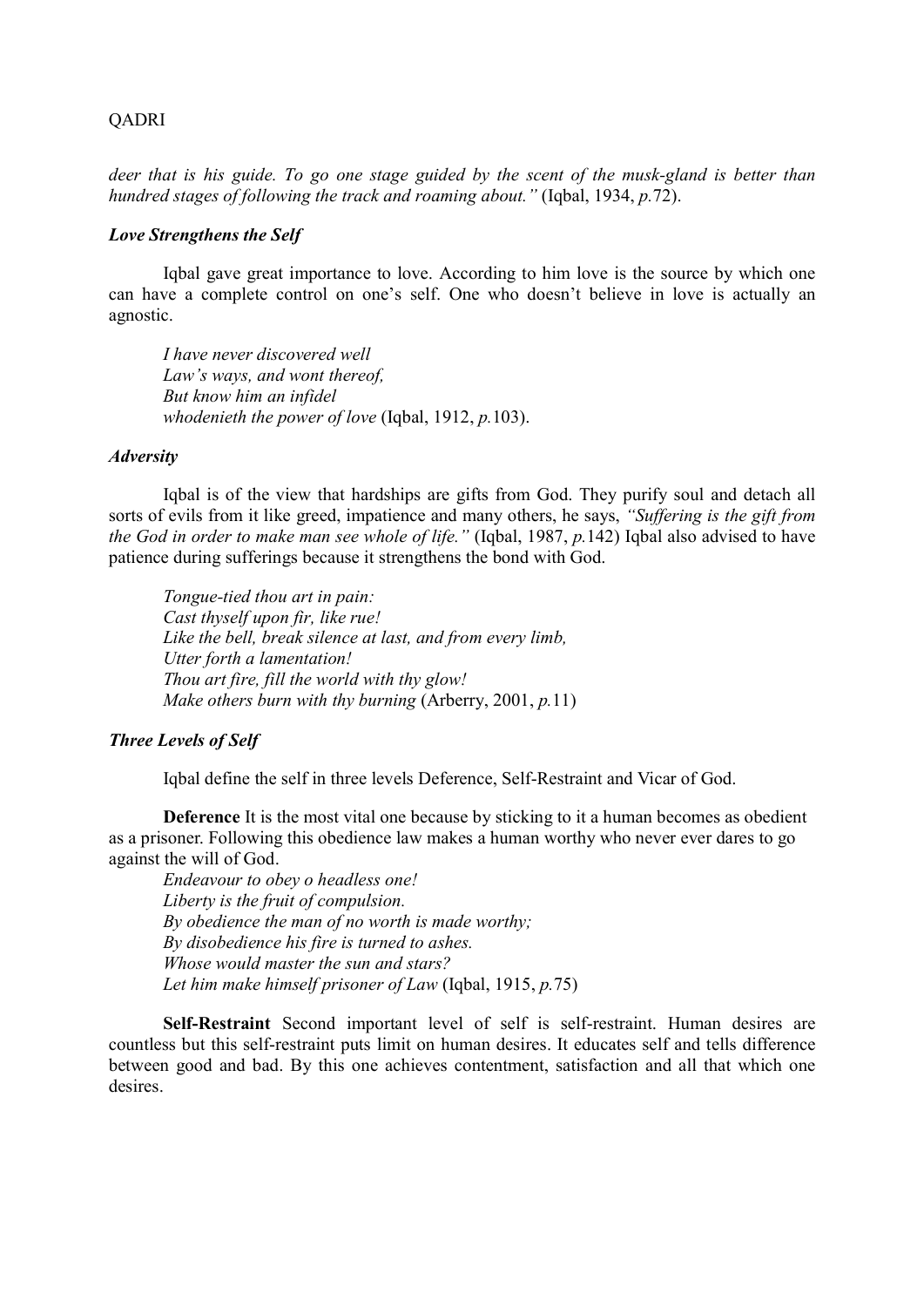#### THE ANALYSTICAL STUDY OF IQBAL'S THOUGHTS

Vicar of God The final level is the fulfillment of God's commands and to be loyal to Him in every condition either good or bad. As Iqbal says,"Not man as he is now, but man purified through obedience, self-dominion and detachment, can reach the high station of…. Divine vicegerency. (Iqbal, 1915, p.54).

According to Iqbal, Perfect man bears the qualities like self-control, polite with everyone and performs his duties constantly and regularly. He avoids flattery and strictly discourages hypocrisy. He never breaks laws and sets example for all.

His desires are few, his ideals are lofty, His ways are gracious, his gaze is pleasing He is soft in speech but ardent in his quest In war as in peace he is pure of heart and mind The vicegerent is a creator and interpreter of values He is the goal of life's caravan (Arberry, 2011, p.84)

Iqbal further says,

Man is the deputy of God on earth And over the elements his rule is fixed. (Barks &, Moyne, 1997, p. 0201)

## Conclusion

In brief, Allama Muhammad Iqbal spent his life absolutely in disparate regions, even then he had a strong bond of spiritual attachment. Iqbal was a great mystic poet and explained spiritualism in various ways. According to Qaisra (1999) Sufi is also a preacher of God and a source that brings people from darkness to light. First Sufi was Prophet Muhammad (S.A.W.W). Allama Iqbal used the philosophy of divine love in his poetry. Through this technique he sheds light upon many concepts and this quality makes him different than rest of the poets. Muhammad (1992) in The Philosophy of Iqbal mentioned that Iqbal highlights the traits of Sufis as well as of those devils that have appearance of Sufis.

In his poetry Iqbal elaborated the concept of Sufism in depth. Some meanings are well understood by their opposites. As importance of good can only be recognized by evil. Through his poetry Iqbal (1915) tried to replace impatience with patience, greed with love and evil with good. Allama Iqbal has a great philosophy on Sufism which follows the philosophy of Mawlânâ Rumi. Allama M. Iqbal believed that a Sufi is a slave of God who works as a doorway between the creatures and God. A Sufi serves mankind only for the sake of his beloved (God). He desires nothing but his beloved (God's) will.

Completion of your Love is what I desire Look at my sincerity what little I desire It may be oppression or the promise of unveiling Something testing my perseverance I desire May the pious be happy with this Paradise Only to see your Countenance I desire Though I am but a tiny little heart I am so bold To hear the same "Lantaranâ" I desire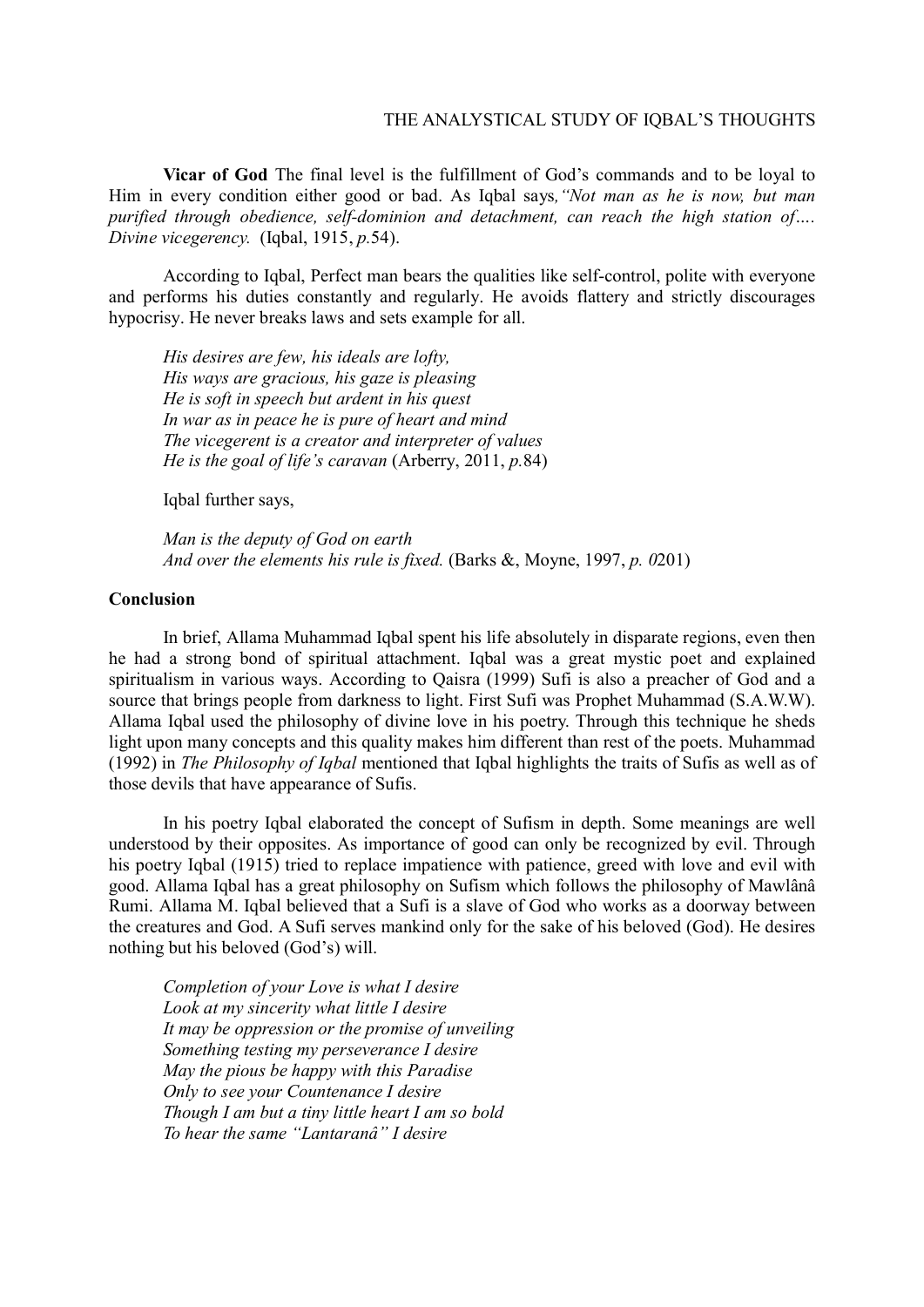### QADRI

O assembly's companions! I am existing only for a few moments I am the dawn's candle, I am about to be extinguished I have divulged the secret in the full assembly I am very insolent, punishment I desire. (Iqbal, 1924, p.59)

Love is the force that fixes entire universe and it helps to prefer prosper of soul over prosper of body. So the poetry of Allama Iqbal stands on higher rank that can be followed to explore the secrets of Sufism.

Why should I seek more? I am the same as he. His essence speaks through me I have been looking for myself! (Turkman, 2008, p.20)

This research has a great significance as Sufis can play a vital role now days because they help us to know the world above our imagination and our expectations which is impossible to perceive without the knowledge of Sufism. In conclusion, the concept of mystical experience and concept of Divine love has been explained in the realms of crux of light, perfect man, strength of self, adversity and levels of self that are deference, self-restraint and vicar to God. Therefore, to understand the concept of Sufism and Divine love, Iqbal's poetry is the best source. A true Sufi can unite the world under the banner of One Beloved (God). By practicing Sufism the Muslims can get rid of the Social and spiritual evils. This can be the key to success for them not only in this world but also in here-after. It is suggested that further research on comparative analysis on Iqbal' concept of Divine love and that of Mawlânâ Rumi could be conducted for profundity of perception and expansion of the horizon of knowledge.